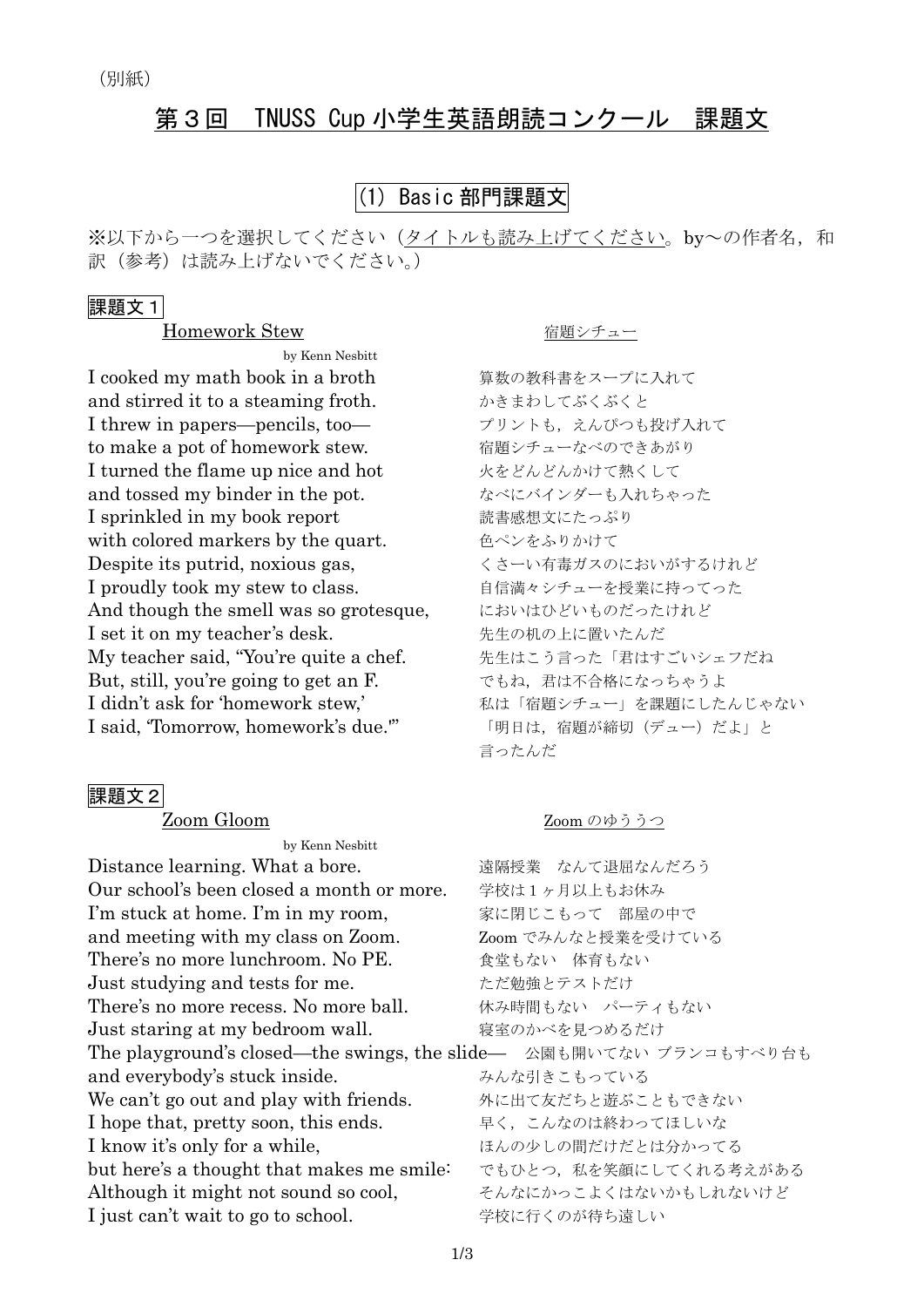## 課題文3

Squirrel リス

by Mary Ann Hoberman

Grey squirrel アンチング 灰色のリス Small beast カンタン おんな動物 かさな動物 Storing up a winter's feast, 冬のごちそうをためこんで Hides a hundred nuts at least. ナッツを100個はかくしてる

Nook and cranny stocked with seed すみっこの割れ目に たねをためこんで Tucked away for winter's need. <a>
<a>
<a>
<a>
<a>
<a>
<a>
<a>
<a>
<a</>
<a>
<a</>
<a>
<a</>
<a</>
<a</>
<a</>
<a</>
<a>
<a</>
<a</>
<a</>
<a</>
<a</a</a</a</a>
<a>
<a</a</a>
<a</a</a>
<a</a</a>
<a</a</a>
<a</a</a>
<a</a Acorns stuck in hole and crack. どんぐりは穴と割れ目にひっかかって Will he ever get them back? いったい取りもどせるのかな

When the snow is piled up high <br>雪も降りつもって And the year is at December, 今年もいよいよ12月 Can he really still remember まだ本当に覚えているのかな Where he hid them in September? 9月にあれを隠したところを

I have watched him from my window 窓からみてみたら And he always seems to know いつも分かっているみたい Where the food he hid is waiting <br>
图した食べ物がどこで待っているのか Buried deep beneath the snow. <br>
雪の奥深くにうまっているのに

And I wonder (Do you wonder?) とうしてだろう How he knows where he must go. (どうしてだろうと思いませんか?)

### 課題文4

Deep Sea Dance スポイント 深海のダンス by Kenn Nesbitt **Down on the ocean floor.** カラン 海底の奥深く Deep in the sea, https://www.mail.com/mail/and/mail/and/mail/and/mail/and/mail/and/mail/and/mail/and/mail/and/ Everybody's dancing. みんなおどっている

Barracuda boogies カマスのブギダンス With the octopus and eel. クコとウナギもいっしょ Sea horse does a square dance タツノオトシゴはスクエアダンス With the salmon and the seal. サケとアザラシもいっしょ

Everybody's dancing in the みんな深い、深い暗やみの中で deep, deep dark. おどっている But run away! Run away! **Example 20** でもにげて!にげて! Here comes the shark! サメがやってきたよ!

Jellyfish then joins in. クラゲもやってきた So do octopus and eel. タコとウナギも Snake returns to shimmy カミヘビはシミーダンスに With the sea horse and the seal. タツノオトシゴとアザラシもいっしょ

Everybody's dancing みんなおどっている From the salmon to the snail. サケからまき貝まで But run away! Run away! **Example 20** でもにげて!にげて! Here comes killer whale! シャチがやってきたよ!

どうやって,どこへ行くべきか分かるなんて

Ready? ONE, TWO, THREE 準備はできた? 1, 2, 3